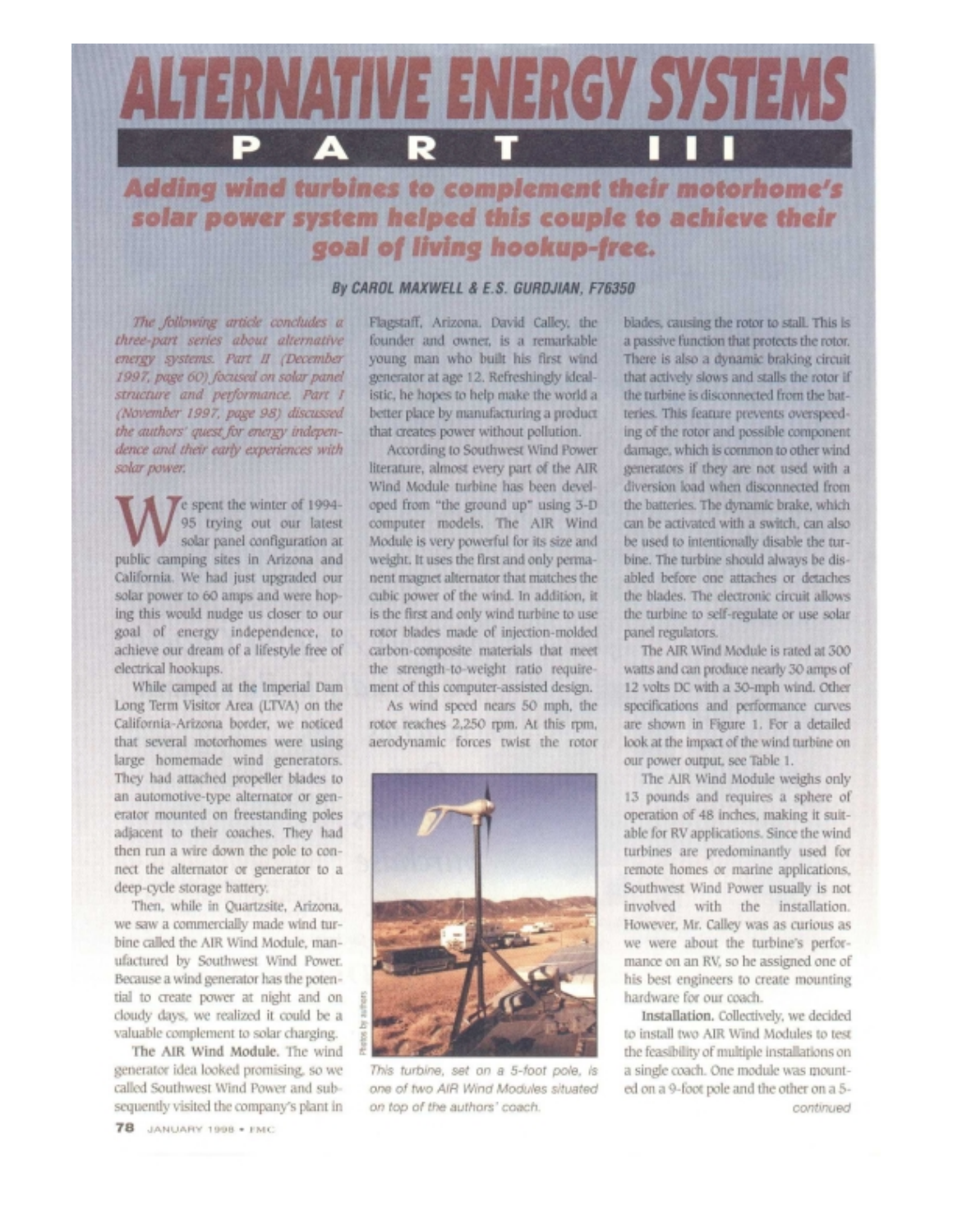

*Support brackets and mounting poles help to keep the turbines stable.*

foot pole, 8 feet apart on opposite sides of the coach. These dimensions were intended to minimize disruption of the airflow between the turbines.

For ease of welding, 2-inch black steel pipe was selected for the fabrication. L-shaped mounts with 24-inch legs lay with one leg along the edge of the roof and the other leg toward the middle of the coach. These support brackets were mounted onto the coach frame and roof rails in order to withstand the weight and stress. Screws were inserted through rubber bushings to help with sound abatement.

The mounting poles are located at the leg junction with a permanent brace attached to the shaft of the pole and hinged to the cross brace (see accompanying photo). When erect, a second brace pivots from the shaft of the pole and attaches to the side rail mount for added support. Because of the curved roof on our coach, the bracket angles had to reflect the curve in order for the poles to stow along the edge of the roof and still stand perpendicular to the ground when erect. For storage, the rotor blade assembly is removed so the body of the AIR Wind Module can lie flat against the roof.

**80 JANUARY 1998** • **FMC** The rotor blade assembly was reach able on the *5*-foot pole, so that the elevation and storage procedure was *easily* managed by one person on the roof. The taller turbine was more difficult to man age. Not only was it heavy, but the rotor blades had to be attached or removed with

the pole only partially elevated. This was a two-person job. We subsequently installed a used satellite dish actuator to lift and hold the 9-foot unit at any level of elevation. Now one person can raise or stow both turbines in less than 15 minutes.

We want to thank our friend, Carl Fiorletta, F107716, for designing and fabricating the hardware to attach the mounting pole to the actuator.

**Mounting matters**. This installation has performed in wind speeds in excess of 50 mph without any compromise to the mounting assembly.

A variety of mounting methods may exist, but whatever the configuration, the mount should be capable of withstanding 150 pounds of load in the horizontal direction. Another recommendation is the use of 1.5-inch schedule 40 steel or aluminum pipe. If the manufacturer's mounting specifications are not met, the turbine may have to be disabled during high winds using the dynamic brake previously described.

This would render the turbine nearly useless, because the power curve indicates that output becomes significant at wind speeds greater than 25 mph. If not disabled, a wind

|                | Daily Unarging Uurput, January 1997 |                           |
|----------------|-------------------------------------|---------------------------|
| <b>Date</b>    | <b>Amp Hours/Day</b>                | <b>Maximum wind speed</b> |
| $\mathbf{1}$   | $\boldsymbol{0}$                    | $10\,$                    |
| $\overline{2}$ | $\pmb{0}$                           | 9                         |
| 3              | 40                                  | 33                        |
| $\overline{4}$ | 82                                  | 30                        |
| 5              | 9                                   | 24                        |
| 6              | 107                                 | 32                        |
| $\overline{7}$ | 313                                 | 55                        |
| 8              | 40                                  | 25                        |
| $9 - 13$       | $\boldsymbol{0}$                    | Not in service            |
| 14             | 50                                  | 47                        |
| 15             | $\overline{7}$                      | 16                        |
| 16             | 32                                  | 21                        |
| $17\,$         | 98                                  | 26                        |
| 18             | 84                                  | 24                        |
| 19             | 56                                  | $22\,$                    |
| $20\,$         | $\overline{4}$                      | 15                        |
| 21             | 31                                  | 21                        |
| 22             | $\overline{2}$                      | 21                        |
| 23             | $11\,$                              | 22                        |
| 24             | 16                                  | 25                        |
| 25             | $\boldsymbol{0}$                    | 12                        |
| 26             | $\boldsymbol{0}$                    | 16                        |
| $27\,$         | 29                                  | 38                        |
| $28\,$         | $\overline{7}$                      | 38                        |
| 29             | 14                                  | 18                        |
| 30             | 135                                 | 35                        |
| 31             | 94                                  | 35                        |

TABLE 1. Our instruments can measure only the maximum wind speed in a given period. If the wind is gusty rather than steady, a high speed may be recorded, but we do not have the capability of measuring the duration of wind speed. Note that the highest production days did not necessarily have the highest wind speed. Also, many days were windy in the morning and then relatively calm in the afternoon and evening. The days with the highest production occurred when we experienced sustained winds over a 24-hour period.

## *Daily Charging Output, January 1997*